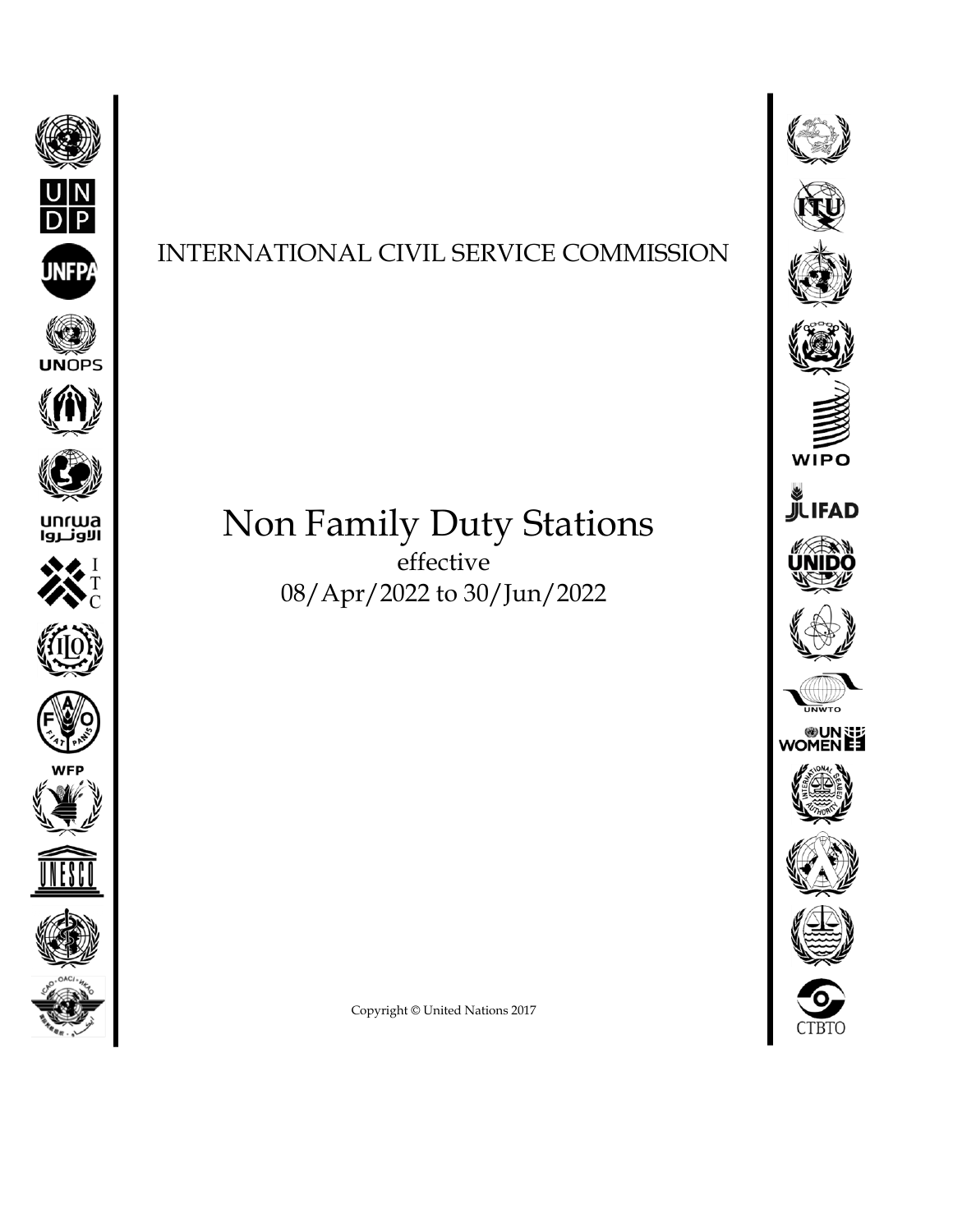## **Non Family Duty Stations effective 08/Apr/2022 to 30/Jun/2022**

| <b>DSID</b>   | <b>COUNTRY NAME</b>  | <b>DS NAME</b>   |
|---------------|----------------------|------------------|
| AFG002        | Afghanistan          | Bamyan           |
| AFG003        | Afghanistan          | Faizabad         |
| AFG018        | Afghanistan          | Gardez           |
| AFG007        | Afghanistan          | Herat            |
| AFG008        | Afghanistan          | Jalalabad        |
| AFG001        | Afghanistan          | Kabul            |
| AFG009        | Afghanistan          | Kandahar         |
| AFG010        | Afghanistan          | Khowst           |
| AFG020        | Afghanistan          | Kunduz           |
| AFG041        | Afghanistan          | Lashkar Gah      |
| AFG017        | Afghanistan          | Maymana (Faryab) |
| AFG011        | Afghanistan          | Mazar-I-Sharif   |
| AFG032        | Afghanistan          | Pul-i-Kumri      |
| ALG015        | Algeria              | Tindouf          |
| <b>BKF007</b> | Burkina Faso         | Dori             |
| <b>BKF026</b> | Burkina Faso         | Fada             |
| <b>BKF010</b> | Burkina Faso         | Kaya             |
| <b>BKF015</b> | Burkina Faso         | Ouahigouya       |
| <b>BDI007</b> | Burundi              | Gitega           |
| <b>BDI011</b> | Burundi              | Makamba          |
| <b>BDI013</b> | Burundi              | Muyinga          |
| <b>BDI014</b> | Burundi              | Ngozi            |
| <b>BDI015</b> | Burundi              | Ruyigi           |
| <b>CMR003</b> | Cameroon             | Bamenda          |
| <b>CMR020</b> | Cameroon             | <b>Buea</b>      |
| <b>CMR009</b> | Cameroon             | Kousseri         |
| <b>CMR011</b> | Cameroon             | Maroua           |
| <b>CMR023</b> | Cameroon             | Mokolo           |
| <b>CAF002</b> | Central African Rep. | Bambari          |
| CAF004        | Central African Rep. | Bangassou        |
| CAF001        | Central African Rep. | Bangui           |
| <b>CAF007</b> | Central African Rep. | Berberati        |
| CAF008        | Central African Rep. | Birao            |
| CAF011        | Central African Rep. | Bossangoa/Soumbe |
| CAF012        | Central African Rep. | Bouar            |
| CAF034        | Central African Rep. | <b>Bria</b>      |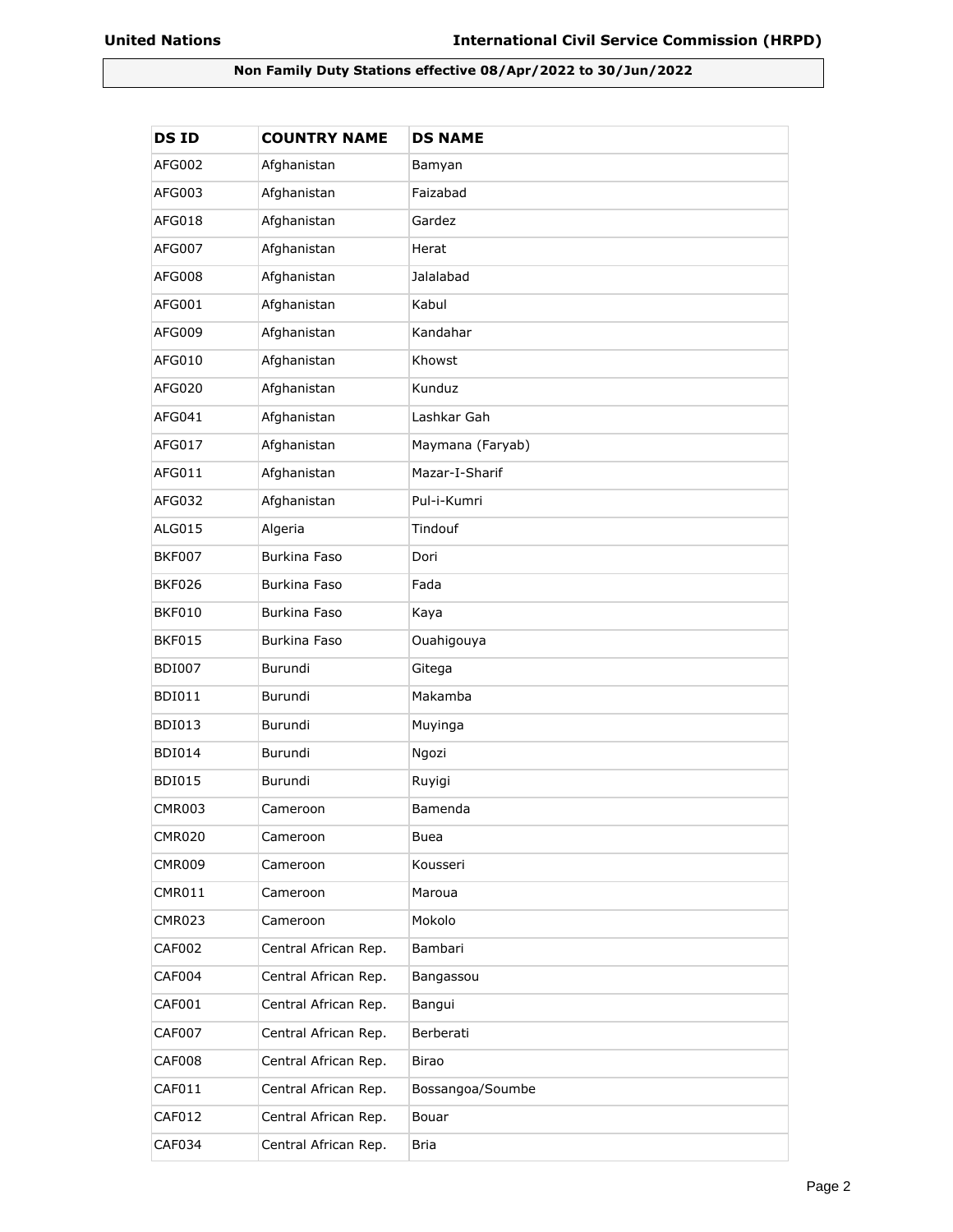|                    | Non Family Duty Stations effective 08/Apr/2022 to 30/Jun/2022 |                          |  |
|--------------------|---------------------------------------------------------------|--------------------------|--|
| <b>DSID</b>        | <b>COUNTRY NAME</b>                                           | <b>DS NAME</b>           |  |
| <b>CAF017</b>      | Central African Rep.                                          | Kaga-bandoro             |  |
| CAF031             | Central African Rep.                                          | Mongoumba                |  |
| <b>CAF023</b>      | Central African Rep.                                          | Ndele                    |  |
| CAF024             | Central African Rep.                                          | Obo                      |  |
| <b>CAF026</b>      | Central African Rep.                                          | Paoua                    |  |
| <b>CHD002</b>      | Chad                                                          | Abeche                   |  |
| CHD <sub>026</sub> | Chad                                                          | Am Djarass               |  |
| CHD034             | Chad                                                          | Baga Sola                |  |
| CHD004             | Chad                                                          | Bol                      |  |
| <b>CHD017</b>      | Chad                                                          | Farchana                 |  |
| <b>CHD020</b>      | Chad                                                          | Gore                     |  |
| <b>CHD015</b>      | Chad                                                          | Gozbeida                 |  |
| CHD014             | Chad                                                          | Iriba                    |  |
| <b>CHD032</b>      | Chad                                                          | Mare                     |  |
| <b>CHD022</b>      | Chad                                                          | Maro                     |  |
| <b>CHD039</b>      | Chad                                                          | Moissala                 |  |
| <b>CHD010</b>      | Chad                                                          | Moundou                  |  |
| CHD001             | Chad                                                          | Ndjamena                 |  |
| <b>COL096</b>      | Colombia                                                      | Dabeiba                  |  |
| <b>COL086</b>      | Colombia                                                      | El Bordo                 |  |
| <b>COL092</b>      | Colombia                                                      | Gaitania (Planadas)      |  |
| COL093             | Colombia                                                      | Icononzo                 |  |
| <b>COL046</b>      | Colombia                                                      | Las Colinas (El Retorno) |  |
| <b>COL097</b>      | Colombia                                                      | Mesetas                  |  |
| <b>COL025</b>      | Colombia                                                      | Puerto Asis (Putumayo)   |  |
| <b>COL027</b>      | Colombia                                                      | Quibdo                   |  |
| COL087             | Colombia                                                      | San Vicente Del Caguan   |  |
| <b>COL098</b>      | Colombia                                                      | Santander de Quilichao   |  |
| COL078             | Colombia                                                      | Tibu                     |  |
| COL028             | Colombia                                                      | Tumaco                   |  |
| COL091             | Colombia                                                      | Vista Hermosa            |  |
| ZAI036             | Congo, Dem. Rep.                                              | Aba                      |  |
| ZAI050             | Congo, Dem. Rep.                                              | Ango Ango                |  |
| ZAI002             | Congo, Dem. Rep.                                              | Aru                      |  |
| ZAI004             | Congo, Dem. Rep.                                              | Bandundu                 |  |
| ZAI115             | Congo, Dem. Rep.                                              | Baraka                   |  |
| ZAI057             | Congo, Dem. Rep.                                              | Beni                     |  |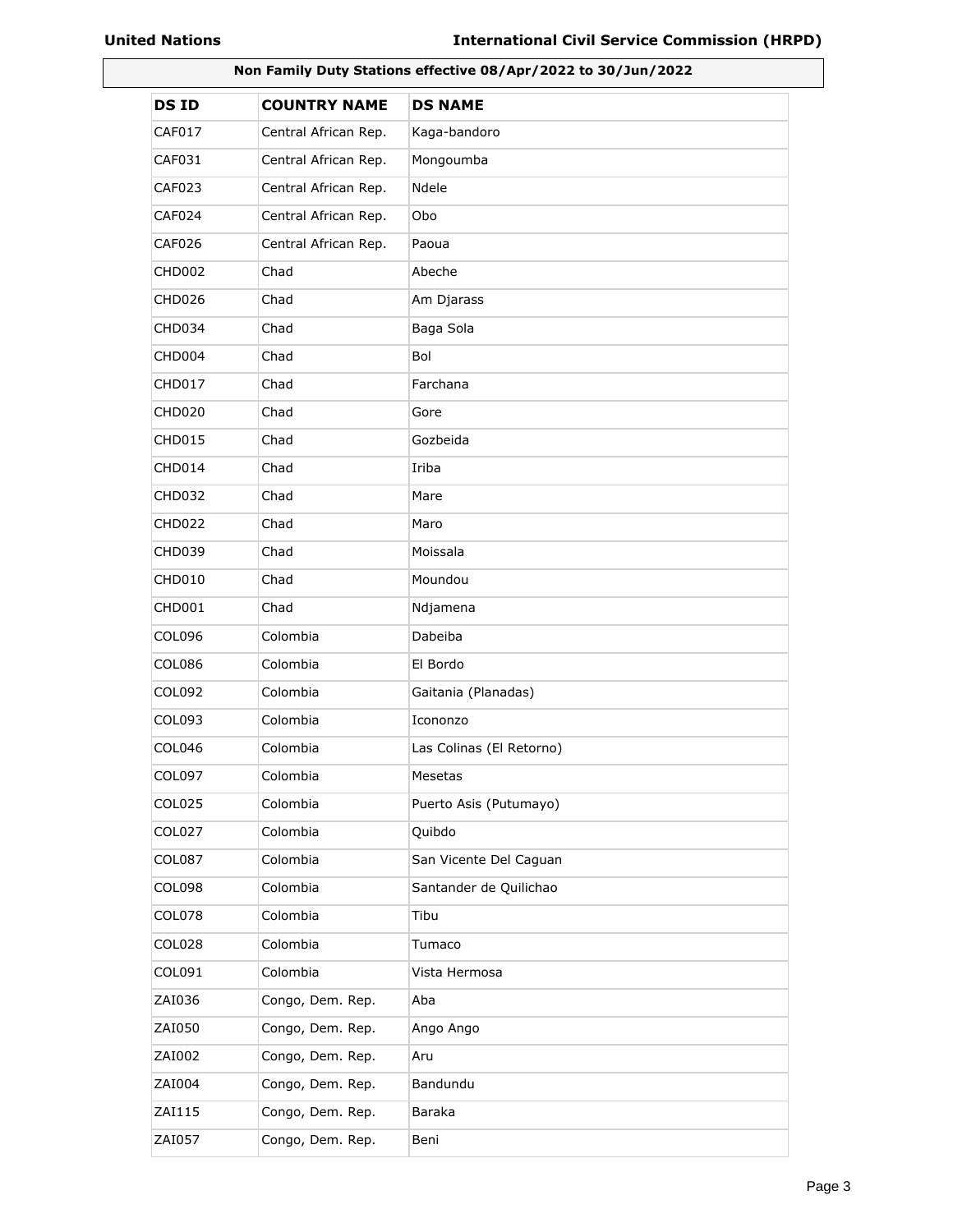|               | Non Family Duty Stations effective 08/Apr/2022 to 30/Jun/2022 |                        |  |
|---------------|---------------------------------------------------------------|------------------------|--|
| <b>DSID</b>   | <b>COUNTRY NAME</b>                                           | <b>DS NAME</b>         |  |
| ZAI097        | Congo, Dem. Rep.                                              | Bili                   |  |
| ZAI102        | Congo, Dem. Rep.                                              | Binyampuri             |  |
| ZAI114        | Congo, Dem. Rep.                                              | Bondo                  |  |
| ZAI007        | Congo, Dem. Rep.                                              | Bukavu                 |  |
| ZAI008        | Congo, Dem. Rep.                                              | Bunia                  |  |
| ZAI009        | Congo, Dem. Rep.                                              | Butembo                |  |
| ZAI052        | Congo, Dem. Rep.                                              | Dungu                  |  |
| ZAI074        | Congo, Dem. Rep.                                              | Faradje                |  |
| ZAI011        | Congo, Dem. Rep.                                              | Gbadolite              |  |
| ZAI041        | Congo, Dem. Rep.                                              | Gemena                 |  |
| ZAI012        | Congo, Dem. Rep.                                              | Goma                   |  |
| ZAI058        | Congo, Dem. Rep.                                              | Kabalo                 |  |
| ZAI035        | Congo, Dem. Rep.                                              | Kalemie                |  |
| ZAI059        | Congo, Dem. Rep.                                              | Kamina                 |  |
| ZAI013        | Congo, Dem. Rep.                                              | Kananga                |  |
| ZAI046        | Congo, Dem. Rep.                                              | Kindu                  |  |
| ZAI018        | Congo, Dem. Rep.                                              | Kisangani              |  |
| ZAI040        | Congo, Dem. Rep.                                              | Libenge                |  |
| ZAI026        | Congo, Dem. Rep.                                              | Matadi                 |  |
| ZAI042        | Congo, Dem. Rep.                                              | Mbandaka               |  |
| ZAI098        | Congo, Dem. Rep.                                              | Mboko                  |  |
| ZAI028        | Congo, Dem. Rep.                                              | Mbuji-Mayi             |  |
| ZAI029        | Congo, Dem. Rep.                                              | Moanda                 |  |
| ZAI116        | Congo, Dem. Rep.                                              | Monga                  |  |
| ZAI099        | Congo, Dem. Rep.                                              | Nyunzu                 |  |
| ZAI113        | Congo, Dem. Rep.                                              | Tshikapa               |  |
| ZAI031        | Congo, Dem. Rep.                                              | Uvira                  |  |
| ZAI125        | Congo, Dem. Rep.                                              | Yakoma                 |  |
| ZAI034        | Congo, Dem. Rep.                                              | Zongo                  |  |
| IVC009        | Cote d Ivoire                                                 | Guiglo                 |  |
| <b>ECU019</b> | Ecuador                                                       | Lago Agrio (Sucumbios) |  |
| <b>ETH060</b> | Ethiopia                                                      | Asaita                 |  |
| <b>ETH007</b> | Ethiopia                                                      | Assosa                 |  |
| <b>ETH042</b> | Ethiopia                                                      | Bambasi                |  |
| ETH061        | Ethiopia                                                      | Berhale                |  |
| <b>ETH064</b> | Ethiopia                                                      | <b>Bule Hora</b>       |  |
| <b>ETH062</b> | Ethiopia                                                      | Dilla                  |  |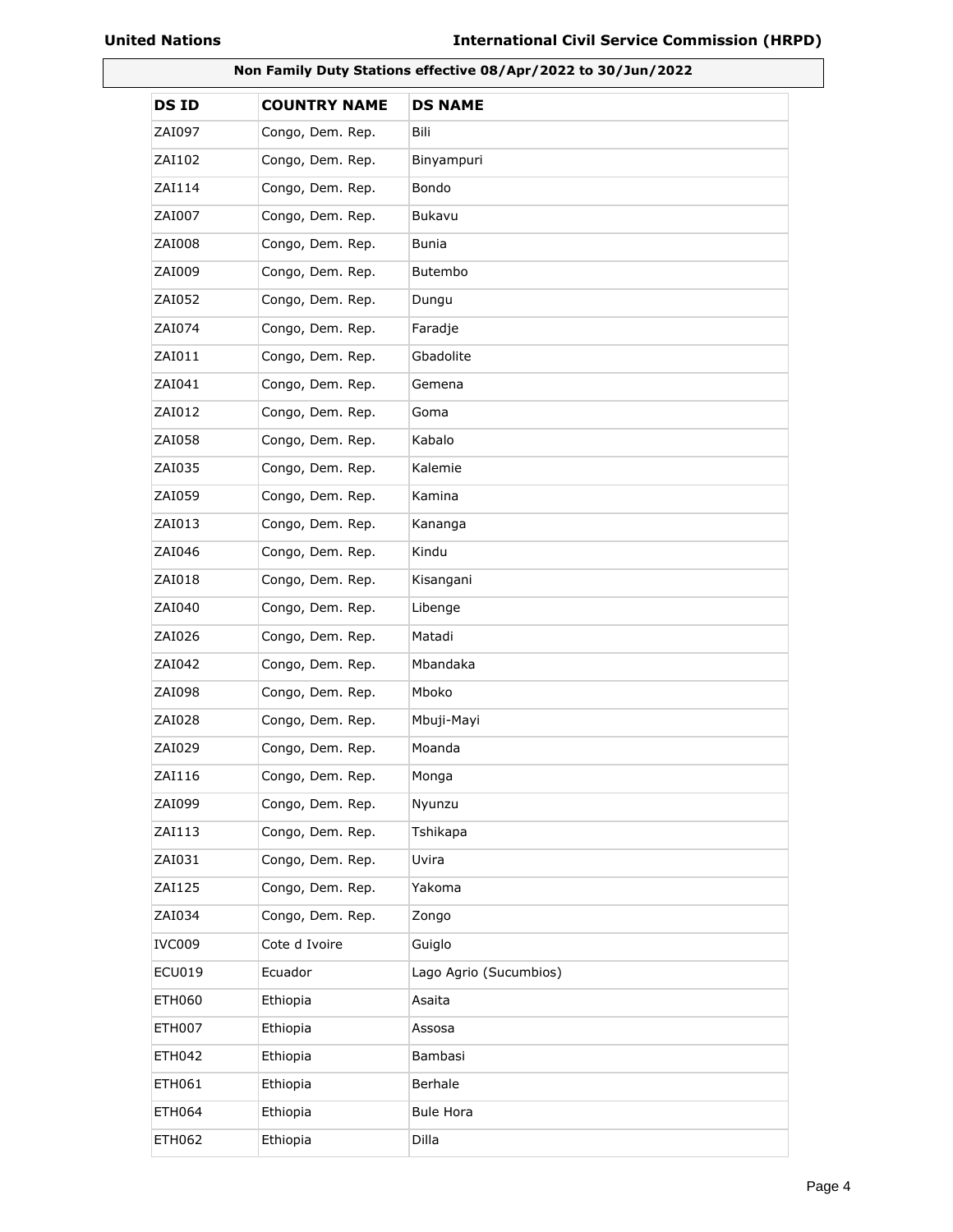| Non Family Duty Stations effective 08/Apr/2022 to 30/Jun/2022 |                      |                                       |
|---------------------------------------------------------------|----------------------|---------------------------------------|
| <b>DSID</b>                                                   | <b>COUNTRY NAME</b>  | <b>DS NAME</b>                        |
| ETH017                                                        | Ethiopia             | Dire Dawa                             |
| ETH038                                                        | Ethiopia             | Dollo Addo                            |
| ETH047                                                        | Ethiopia             | Fugnido                               |
| ETH019                                                        | Ethiopia             | Gambella                              |
| ETH052                                                        | Ethiopia             | Itang                                 |
| <b>ETH025</b>                                                 | Ethiopia             | Jijiga                                |
| <b>ETH028</b>                                                 | Ethiopia             | Mekele                                |
| ETH063                                                        | Ethiopia             | Melkadida                             |
| <b>ETH065</b>                                                 | Ethiopia             | Nekemte                               |
| ETH053                                                        | Ethiopia             | Nyien-Yan (Ningnang)                  |
| <b>ETH035</b>                                                 | Ethiopia             | Semera                                |
| ETH048                                                        | Ethiopia             | Sherkole                              |
| ETH037                                                        | Ethiopia             | Shire/Endaselassie                    |
| <b>ETH044</b>                                                 | Ethiopia             | Tongo                                 |
| <b>XGZ001</b>                                                 | Gaza                 | Gaza Town                             |
| GEO011                                                        | Georgia, Republic of | Gali                                  |
| <b>HAI002</b>                                                 | Haiti                | Cap Haitien                           |
| <b>HAI007</b>                                                 | Haiti                | Fort Liberte                          |
| <b>HAI008</b>                                                 | Haiti                | Gonaives                              |
| <b>HAI010</b>                                                 | Haiti                | Jacmel                                |
| HAI028                                                        | Haiti                | Jeremie                               |
| HAI012                                                        | Haiti                | Les Cayes                             |
| <b>HAI001</b>                                                 | Haiti                | Port-Au-Prince                        |
| IRQ016                                                        | Iraq                 | Arbil/Erbil                           |
| IRQ001                                                        | Iraq                 | Baghdad                               |
| <b>IRQ007</b>                                                 | Iraq                 | Basrah                                |
| <b>IRQ008</b>                                                 | Iraq                 | Dohuk                                 |
| IRQ017                                                        | Iraq                 | Kirkuk                                |
| IRQ010                                                        | Iraq                 | Mosul                                 |
| IRQ013                                                        | Iraq                 | Sulaymaniah                           |
| <b>KEN062</b>                                                 | Kenya                | Alinjugur                             |
| KEN007                                                        | Kenya                | Dadaab                                |
| <b>KEN012</b>                                                 | Kenya                | Kakuma                                |
| <b>LEB028</b>                                                 | Lebanon              | All other Lebanon South (except Tyre) |
| LIR001                                                        | Liberia              | Monrovia                              |
| LIR010                                                        | Liberia              | Zwedru                                |
| LIB002                                                        | Libya                | Benghazi                              |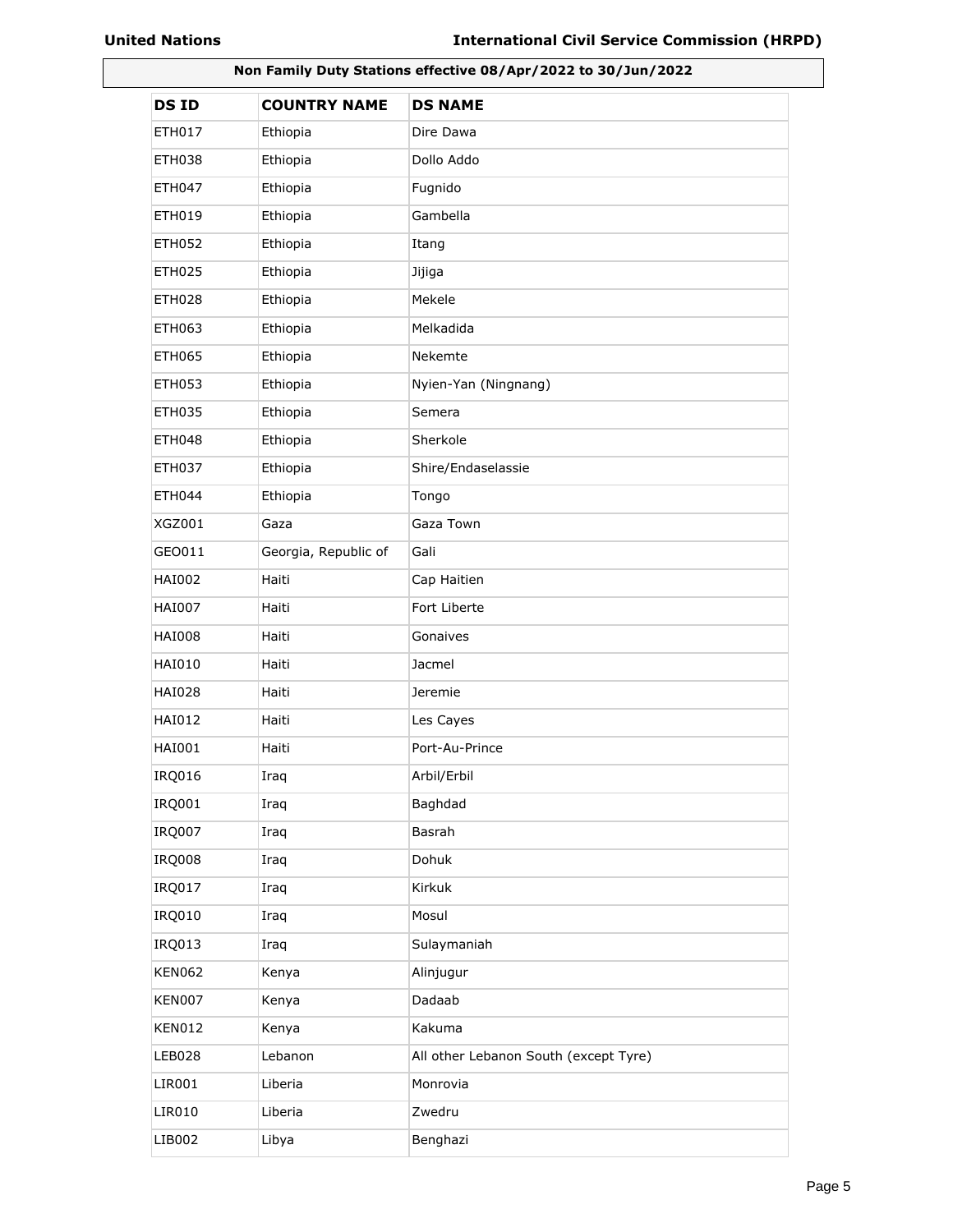| Non Family Duty Stations effective 08/Apr/2022 to 30/Jun/2022 |                     |                    |
|---------------------------------------------------------------|---------------------|--------------------|
| <b>DSID</b>                                                   | <b>COUNTRY NAME</b> | <b>DS NAME</b>     |
| LIB001                                                        | Libya               | Tripoli            |
| MAG006                                                        | Madagascar          | Ambovombe          |
| MLI001                                                        | Mali                | Bamako             |
| <b>MLI005</b>                                                 | Mali                | Gao                |
| MLI007                                                        | Mali                | Kidal              |
| MLI026                                                        | Mali                | Menaka             |
| MLI010                                                        | Mali                | Mopti              |
| <b>MLI015</b>                                                 | Mali                | Sikasso            |
| <b>MLI016</b>                                                 | Mali                | Tessalit           |
| <b>MLI018</b>                                                 | Mali                | Tombouctou         |
| <b>MAU005</b>                                                 | Mauritania          | Bassikounou        |
| MOZ022                                                        | Mozambique          | Pemba              |
| MYA069                                                        | Myanmar             | Hpa An             |
| MYA011                                                        | Myanmar             | Maungdaw           |
| MYA017                                                        | Myanmar             | Myitkyina          |
| MYA060                                                        | Myanmar             | Nay Pyi Taw        |
| MYA024                                                        | Myanmar             | Sittwe             |
| <b>MYA001</b>                                                 | Myanmar             | Yangon             |
| <b>NER025</b>                                                 | Niger               | Abala              |
| <b>NER002</b>                                                 | Niger               | Agades             |
| <b>NER007</b>                                                 | Niger               | Diffa              |
| <b>NER019</b>                                                 | Niger               | Ouallam            |
| NER021                                                        | Niger               | Tahoua             |
| <b>NER023</b>                                                 | Niger               | Tillabery          |
| <b>NIR118</b>                                                 | Nigeria             | Adikpo             |
| <b>NIR008</b>                                                 | Nigeria             | Akure (Ondo State) |
| <b>NIR013</b>                                                 | Nigeria             | Bauchi             |
| <b>NIR103</b>                                                 | Nigeria             | Damaturu           |
| <b>NIR135</b>                                                 | Nigeria             | Gembu              |
| <b>NIR030</b>                                                 | Nigeria             | Kaduna             |
| <b>NIR032</b>                                                 | Nigeria             | Kano               |
| <b>NIR106</b>                                                 | Nigeria             | Katsina            |
| <b>NIR043</b>                                                 | Nigeria             | Maiduguri          |
| <b>NIR107</b>                                                 | Nigeria             | Minna              |
| <b>NIR134</b>                                                 | Nigeria             | Mubi               |
| <b>NIR133</b>                                                 | Nigeria             | Ogoja              |
| <b>NIR060</b>                                                 | Nigeria             | Port Harcourt      |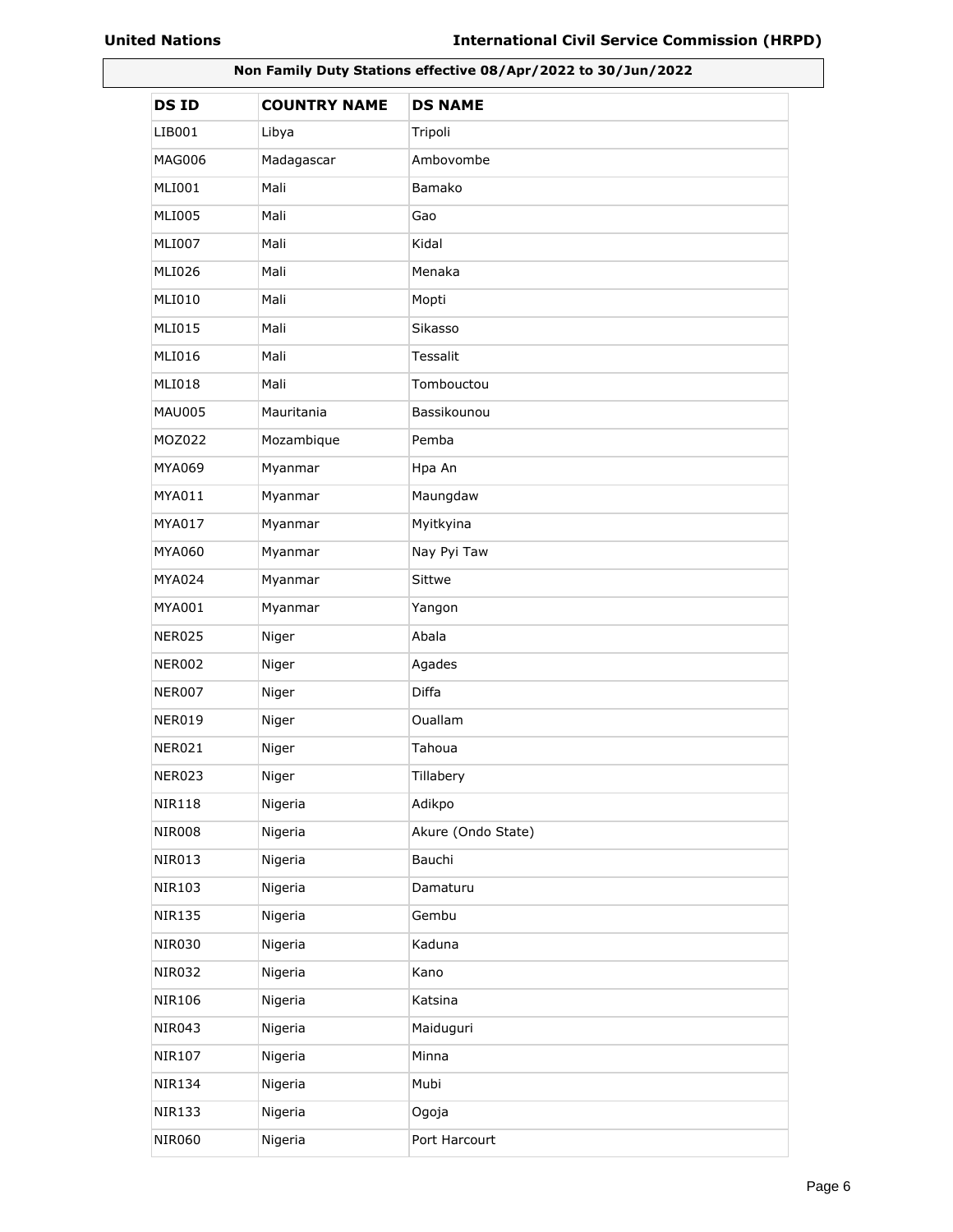| Non Family Duty Stations effective 08/Apr/2022 to 30/Jun/2022 |                                          |                          |
|---------------------------------------------------------------|------------------------------------------|--------------------------|
| <b>DSID</b>                                                   | <b>COUNTRY NAME</b>                      | <b>DS NAME</b>           |
| NIR063                                                        | Nigeria                                  | Sokoto                   |
| NIR140                                                        | Nigeria                                  | Takum                    |
| <b>NIR066</b>                                                 | Nigeria                                  | Yola                     |
| X21001                                                        | Occupied Syrian Golan                    | Occupied Syrian Golan    |
| PAK018                                                        | Pakistan                                 | Karachi                  |
| <b>PAK027</b>                                                 | Pakistan                                 | Peshawar                 |
| <b>PAK029</b>                                                 | Pakistan                                 | Quetta                   |
| PAK031                                                        | Pakistan                                 | Rawalpindi               |
| <b>PNG012</b>                                                 | Papua New Guinea                         | <b>Buka</b>              |
| <b>PNG044</b>                                                 | Papua New Guinea                         | Wewak                    |
| PHI010                                                        | Philippines                              | Cotabato City            |
| SOM029                                                        | Somalia                                  | <b>Baidoa</b>            |
| SOM005                                                        | Somalia                                  | Belet Uen                |
| SOM006                                                        | Somalia                                  | Berbera                  |
| SOM007                                                        | Somalia                                  | Boosaaso (Bender Cassim) |
| SOM062                                                        | Somalia                                  | Dhobley                  |
| SOM050                                                        | Somalia                                  | Dolow                    |
| SOM043                                                        | Somalia                                  | Galkacyo                 |
| SOM024                                                        | Somalia                                  | Garowe                   |
| SOM013                                                        | Somalia                                  | Hargeisa                 |
| SOM015                                                        | Somalia                                  | Jowhar                   |
| SOM016                                                        | Somalia                                  | Kisimaio                 |
| SOM001                                                        | Somalia                                  | Mogadiscio               |
| <b>SSD008</b>                                                 | South Sudan, Republic Aweil<br>οf        |                          |
| SSD006                                                        | South Sudan, Republic Bentiu<br>οf       |                          |
| SSD005                                                        | South Sudan, Republic Bor<br>οf          |                          |
| SSD024                                                        | South Sudan, Republic Bunj (Maban)<br>of |                          |
| SSD026                                                        | South Sudan, Republic Gokmachar<br>of    |                          |
| SSD031                                                        | South Sudan, Republic Jam-Jang<br>οf     |                          |
| SSD001                                                        | South Sudan, Republic Juba<br>of         |                          |
| SSD043                                                        | South Sudan, Republic Kapoeta<br>of      |                          |
| <b>SSD072</b>                                                 | South Sudan, Republic Kodok<br>of        |                          |
| SSD009                                                        | South Sudan, Republic Kuajok<br>οf       |                          |
| SSD004                                                        | South Sudan, Republic Malakal<br>οf      |                          |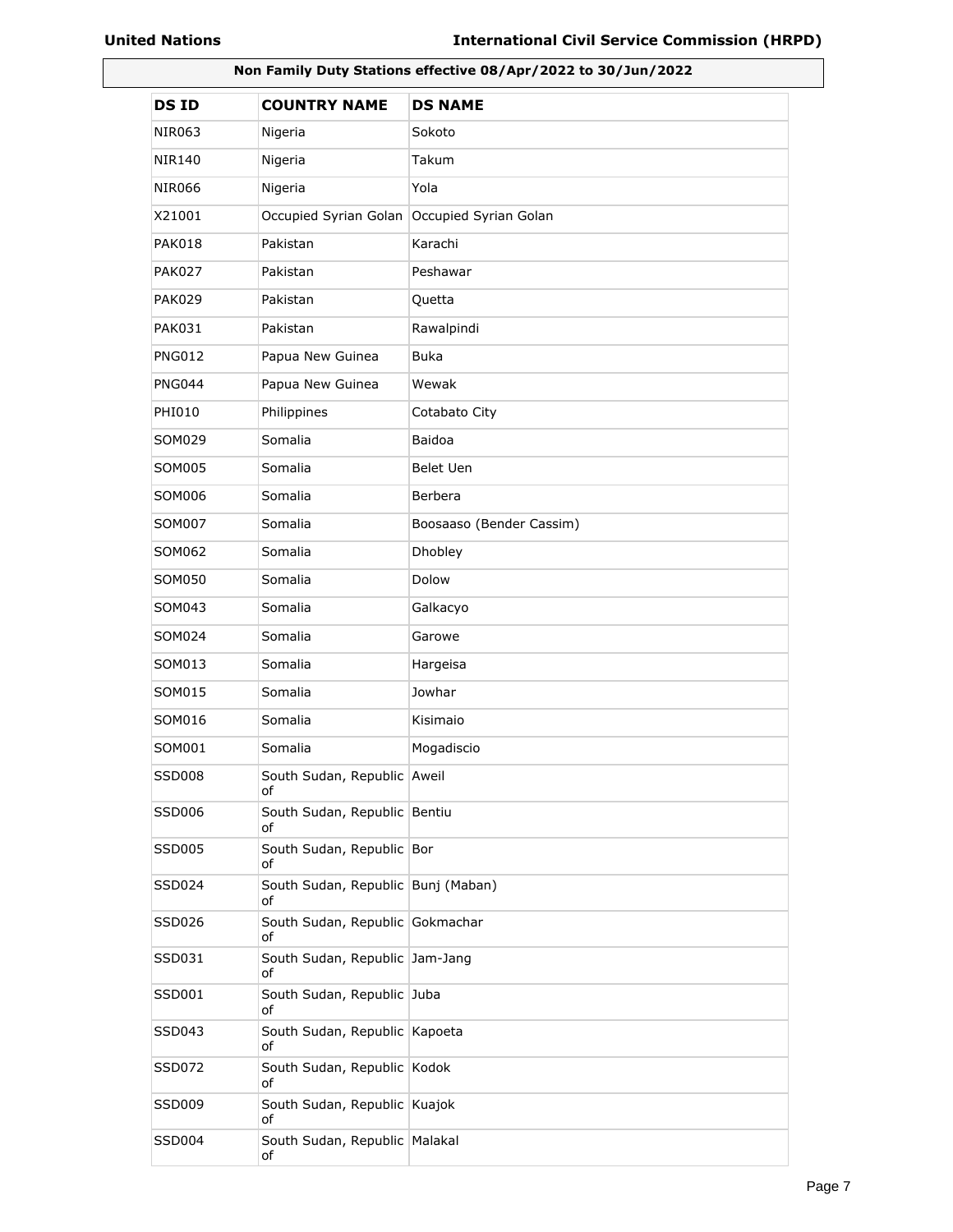| Non Family Duty Stations effective 08/Apr/2022 to 30/Jun/2022 |                                    |                   |
|---------------------------------------------------------------|------------------------------------|-------------------|
| <b>DSID</b>                                                   | <b>COUNTRY NAME</b>                | <b>DS NAME</b>    |
| SSD029                                                        | South Sudan, Republic<br>of        | Paryang           |
| SSD044                                                        | South Sudan, Republic Pibor<br>of  |                   |
| SSD010                                                        | South Sudan, Republic Rumbek<br>of |                   |
| SSD002                                                        | South Sudan, Republic Torit<br>of  |                   |
| SSD007                                                        | South Sudan, Republic Wau<br>of    |                   |
| SSD003                                                        | South Sudan, Republic Yambio<br>of |                   |
| SSD017                                                        | South Sudan, Republic Yei<br>of    |                   |
| SUD164                                                        | Sudan                              | Abu Jubaiha       |
| SUD053                                                        | Sudan                              | Abyei             |
| <b>SUD057</b>                                                 | Sudan                              | Damazine          |
| <b>SUD067</b>                                                 | Sudan                              | Ed Daein          |
| SUD010                                                        | Sudan                              | El Fasher         |
| SUD163                                                        | Sudan                              | El Fula           |
| SUD011                                                        | Sudan                              | El Gedaref        |
| <b>SUD012</b>                                                 | Sudan                              | El Geneina        |
| SUD013                                                        | Sudan                              | El Obeid          |
| <b>SUD145</b>                                                 | Sudan                              | Golo (W. Darfur)  |
| SUD021                                                        | Sudan                              | Kadugli           |
| SUD023                                                        | Sudan                              | Kassala           |
| SUD124                                                        | Sudan                              | Khashm El Girba   |
| SUD093                                                        | Sudan                              | Khor Abeche       |
| SUD029                                                        | Sudan                              | Kosti             |
| SUD107                                                        | Sudan                              | Nertiti           |
| SUD034                                                        | Sudan                              | Nyala             |
| SUD036                                                        | Sudan                              | Port Sudan        |
| SUD119                                                        | Sudan                              | Saraf Umra (Omra) |
| <b>SUD038</b>                                                 | Sudan                              | Shangal Tobaye    |
| SUD131                                                        | Sudan                              | Tawilla (Tawilah) |
| <b>SUD046</b>                                                 | Sudan                              | Zalingei          |
| <b>SYR002</b>                                                 | Syrian Arab Republic               | Aleppo            |
| SYR001                                                        | Syrian Arab Republic               | Damascus          |
| <b>SYR006</b>                                                 | Syrian Arab Republic               | Deir-ez-Zor       |
| SYR009                                                        | Syrian Arab Republic               | Homs              |
| SYR014                                                        | Syrian Arab Republic               | Lattakia          |
| SYR030                                                        | Syrian Arab Republic               | Qamishli          |